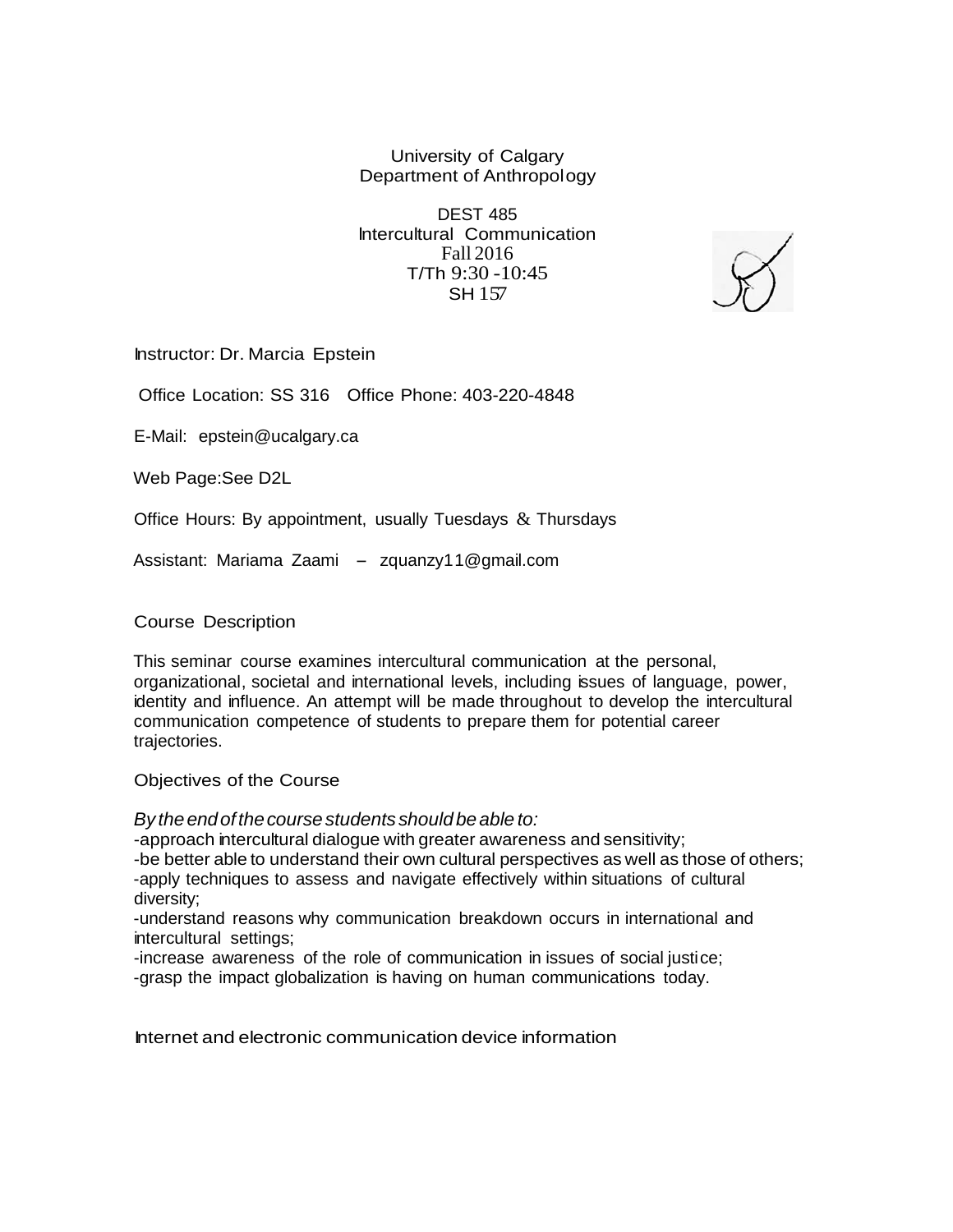Cellphones and pagers must be turned off during class unless you are a health care or law enforcement professional, or responsible for the care of a family member. Computers and tablets are welcome as long as they are used appropriately. Research and note-taking\* are appropriate during class. Social sites, Twitter, YouTube, games, e-mail and texting are not.

*\*Beawarethatrecentresearchshowsthattakinglecturenoteson*a*keyboardproduces results that are inferior to handwriting: [httpi/www.scientificamerlcan.comlartic/ela-leaming-secret-don-t-take-notes-with-a-/aptopl?](http://www.scientificamerlcan.comlartic/ela-leaming-secret-don-t-take-notes-with-a-/aptopl) &WT.me id=SA MB 20140604*

and

*<http://pss.sagepub.com/contentl>early/201410412210956797614524581.abstract*

### **Textbooks and Readings:**

K.Sorrells, *lntercu/tural Communication* (atBookstore)

### **Assignments and Evaluation**

| Topic abstracts $\&$ annotated bibliographies (2)---- 20% Due Oct.4 and 27       |  |
|----------------------------------------------------------------------------------|--|
| Seminar Presentations (2)------------------40% Oct. 11, 13, 18; Nov. 15, 17, 22. |  |
|                                                                                  |  |
|                                                                                  |  |
|                                                                                  |  |

#### **Instructionsfor assignments:**

*Seminar group formation:* Each group of 2-3 members should include a mix of majors from the DEST, COMS, and/or Anthropology programs if possible. This will enable cross-pollination of perspectives. The first round of groups will be open choice; the second round will be assigned.

(This will test your skills at intercultural communication.)

*Abstract* **&***Annotated Bibliography:* The Abstract is a description of your group's topic, in as much detail as you can manage (it doesn't have to be totally precise because this is just the first stage), and a plan for how you plan to approach the topic and divide the work.

The bibliography should include a minimum of 1 source per member of your group (more is better), with an annotation for each source. The annotation should describe the general focus of the source (not the entire content of a book!), and how it will be useful to your project. (1-2 concise paragraphs for each).

Legitimate sources can be books, scholarly articles, reliable news sources, films & videos, and/or websites -- itdepends on your topic. Please consult the Library databases as your first step: Google andWikipedia are not sufficient.

The average document will be 3-6 pages.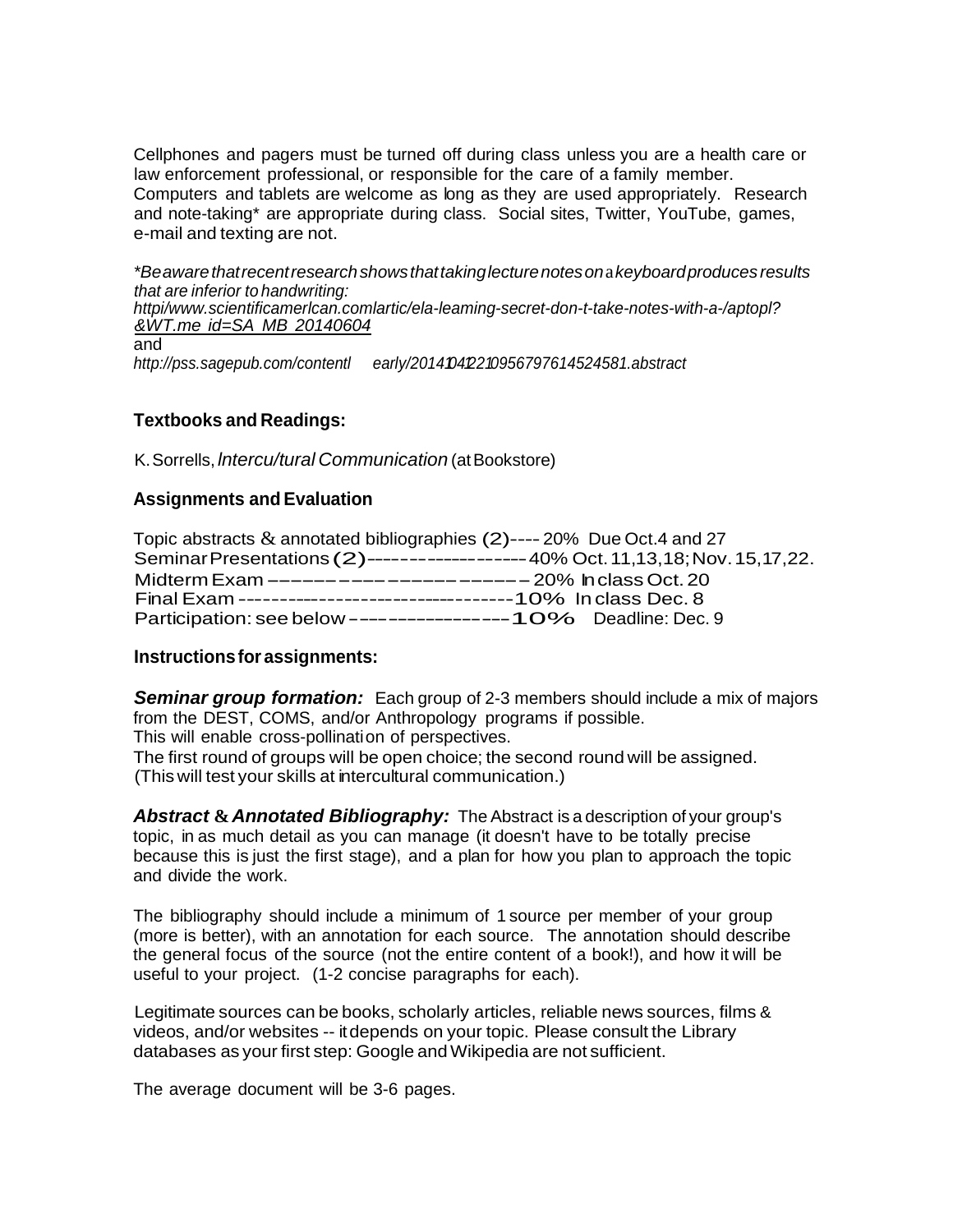*Seminarpresentations:* Eachindidual (usually as partof a group) will prepare two audio-visual presentations to the class of approximately 20 minutes in length, and hand in:

-a detailed script with full documentation of sources

-astatementfromeachmemberofthegroupofwhatyoulearnedfromtheresearch.

Seminar topic areas *(find* a *specific topic within these guidelines)*

-Acceptance andintegrationofrefugees inCanada orCalgary:what isbeingdone, how might it be done better?

-Conflict zones (geographical, cultural, or political): finding common goals and effective strategies for resolution.

-Racism in Canada, and how to overcome it.

-Stereotypes (ethnicity, gender, generation, religion, appearance, ability) and how to overcome them.

-The role of media (print, broadcast, online) in promoting and/or obstructing cultural diversities.

Each topic should include a definition of a problem, some historical background, theoretical or experiential perspectives, and a feasible communication-based solution to the problem.

Communication-based solutions may include public-interest advertising designs, education programs, social media campaign designs, posters, songs, or any other creative ideas. Your solutionmustinclude some rationaleforwhy you think itwill be effective.

*Additional guidelines for content, tailored to specific projects, will be given in class.*

#### *Participation:*

-Discussionquestionswillberaisedinclassand/orpostedonD2L;involvementinthe discussionprocessand/orpostingofquestionsandresponseswillbecountedaspartof your participation score.

-Eachstudentwillberequiredtocommentbrieflyandconstructivelyonthe presentations of two other seminar presenters (or groups), and to post the comments on D2L.

*Guidelinesforhow thisis tobe donewillbediscussed in class andposted onD2L.All comments must be kept thoughtful and polite.*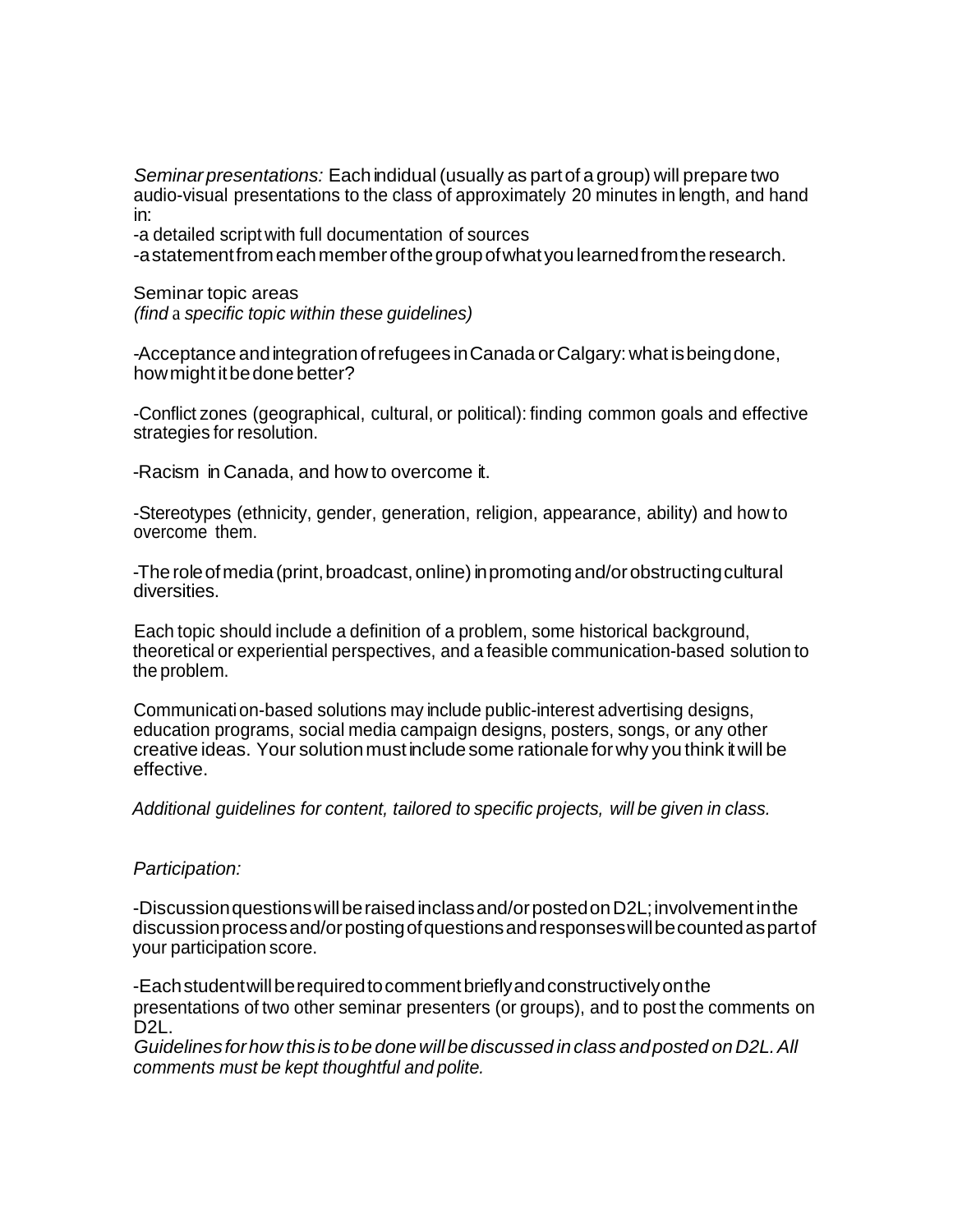*Examinations:*Questionswillbedrawnfrommaterial inthetextbook andlectures,from seminar presentations, and potentially from relevant issues in the news that are discussed in class. Some questions will involve speculative thinking, both theoretical andpractical*(e.g. Whatcatgoriesof"difference",*as*definedinyourtextbook,are applicable tosituationX?,* or*Howmight Iintroduce*a*recentimmigrant fromcultureXto Canadian tradition* Y?)

All assignments must normally be completed or a grade of F may be assigned at the discretion of the instructor.

*Note: You willbe graded on the results of your work. Hard work* does *not merit anA unless it produces outstanding results.*

It is the student's responsibility to keep a copy of each submitted assignment. Note: Please hand in your essays directly to your tutor or instructor if possible. If it is not possible to do so, a daytime drop box is available inSS320; a date stamp is provided for your use. A night drop boxisalso available for after-hours submission. Assignments will be removed the following morning, stamped with the previous day's date, and placed in the instructor's mailbox.

Registrar-scheduled Final Examination: No

Policy for Late Assignments

Assignments submittedafterthedeadlinemaybepenalizedwiththelossofagrade  $(e.g.: A-to B+)$  for each day late.

*Ifyou needanextension,* ask*aheadoftime: they'repossible with*a*goodreason.*

Freedom of Information and Protection of Privacy Act

This course isconducted inaccordance withtheFreedomof InformationandProtection of Privacy Act (FOIP). As one consequence, students should identify themselves on all written work by placing their name on the front page and their ID number. Also you will be required to provide a piece of picture identification in order to pick up an assignment or look at a final exam from SS320 after classes have ended.

Formoreinformationseeals[ohttp://www.ucalgary.ca/secretariaVprivacy.](http://www.ucalgary.ca/secretariaVprivacy)

#### Writing Skills Statement

Department policy directs that all written assignments (including, although to a lesser extent,writtenexamresponses)willbeassessed atleastpartlyonwriting skills.For details see [http://comcul.ucalg](http://comcul.ucal/)ary.ca/needtoknow. Writing skills include not only surface correctness (grammar, punctuation, sentence structure, etc) but also general clarity and organization. Research papers must be properly documented.

Ifyou need helpwithyour writing, you may usetheWriting Centre. Visit thewebsitefor more details: http://www.ucalgary. ca/ssc/writing-support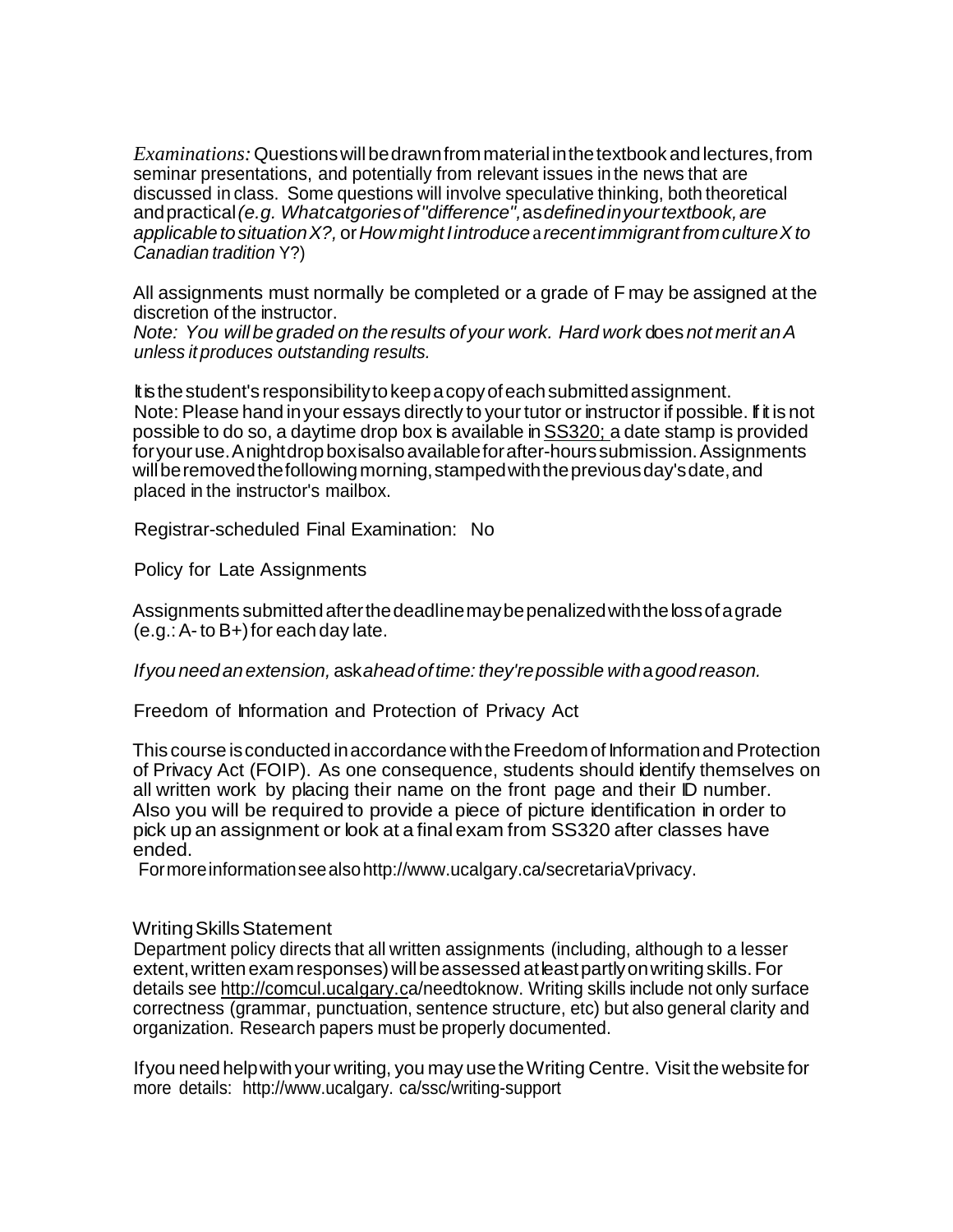### Grading System

Work inthiscoursewillbegradedusingpercentagegrades(pointsystem).

| $A+96-100%$<br>90 -95.99%<br>$\mathsf{A}$<br>matter<br>A- $85 - 89.99\%$                 | Professional level work<br>Excellent-superior performance & understanding of subject                                                                                 |
|------------------------------------------------------------------------------------------|----------------------------------------------------------------------------------------------------------------------------------------------------------------------|
| $B+80-84.99\%$<br>B 75-79.99%<br>matter<br>$8 - 70 - 74.99\%$                            | Good-above average performance, good knowledge of subject                                                                                                            |
| $C+65-69.99\%$<br>$C = 60 - 64.99\%$<br>$C-55-59.99\%$                                   | Satisfactory-basic understanding of the subject matter.                                                                                                              |
| $D+ 53-54.99\%$<br>D<br>50 - 52.99%<br>preparation<br>$F = 0 - 49.99\%$<br>requirements. | Minimal pass-marginal performance; generally insufficient<br>for subsequent courses in the same subject<br>Fail-unsatisfactory performance or failure to meet course |

#### Plagiarism

Usingany sourcewhatsoever without clearlydocumentingitisaserious academic offense. Consequences include failure on the assignment, failure in the course and possibly suspension or expulsion from the university.

You must document *not only direct quotations but also paraphrases and ideas where they appearinyour textor source.*Areference listatthe end isinsufficient by itself. Readers must be able to tell exactly where your words and ideas end and other people's words and Ideas begin. This includes assignments submitted in non-traditional formats suchasWebpagesorvisualmedia,andmaterialtakenfromsuchsources.

Please consult your instructor orthe Writing Centre (3r11 Floor Taylor Family Digital Library, [http://www.u](http://www/)calgary.ca/ssc/writing-support) if you have any questions regarding how to document sources.

#### Academic Misconduct

For information on academic misconduct and the consequences thereof please see the currentUniversityofCalgaryCalendaratthefollowinglink: [http://www.ucalgary.ca/pubs/cale](http://www.ucalgary.ca/pubs/cal)ndar/current/k. html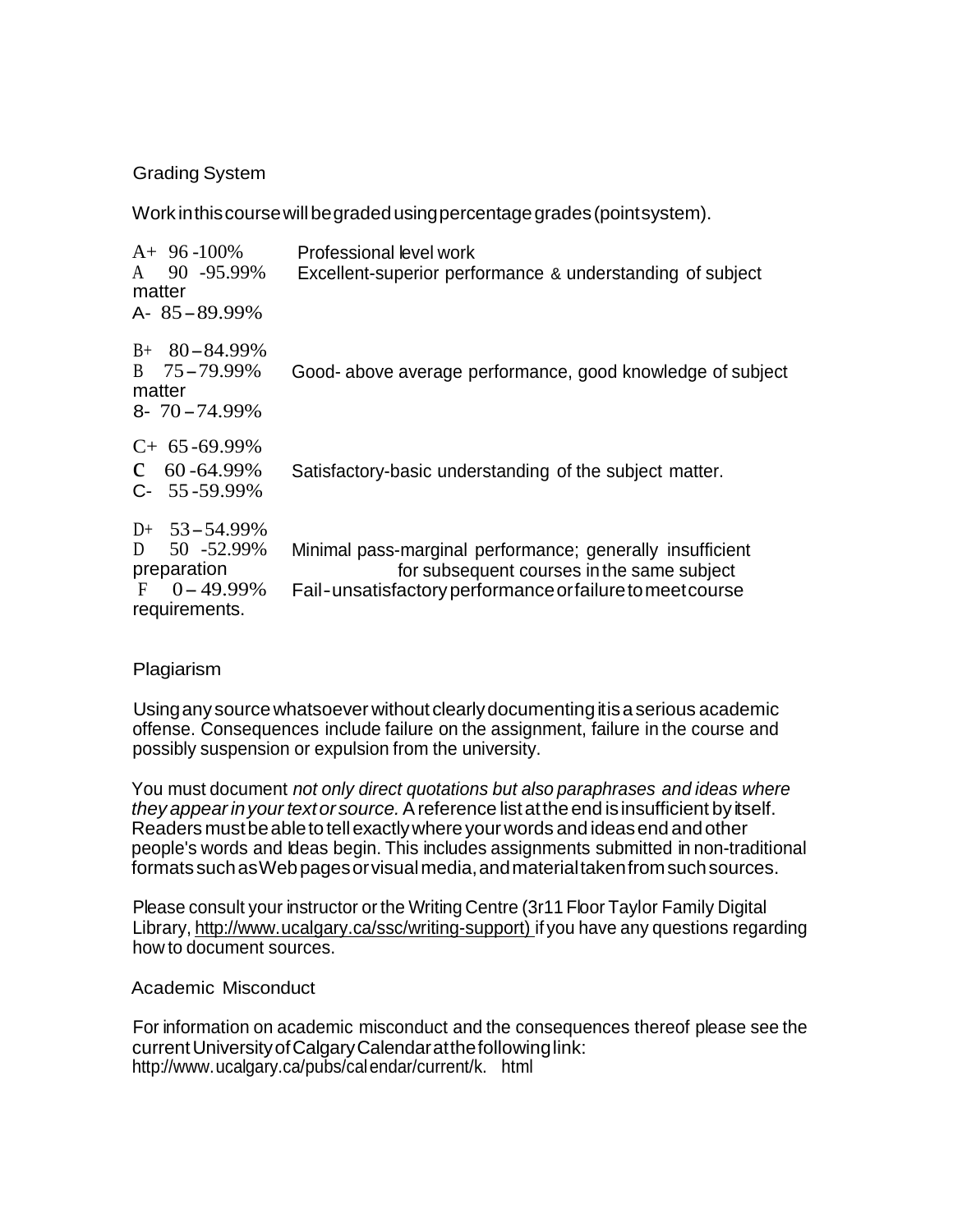#### **Academic Accommodations:**

The academic accommodations policy can be found at [http://wwwucalgary.ca/access/accommodations/policy.](http://wwwucalgary.ca/access/accommodations/policy)

It is the student's responsibility to request academic accommodations. If you are a student with a documented disability who may require academic accommodations and have not registered with Student Accessibility Services, please contact them at 403-220-6019. Students that have not registered with the SAS are not eligible for formal academic accommodations. More information about the academic accommodations can be found at [http://wwww.ucalgary.ca/access.](http://wwww.ucalgary.ca/access)

### **Students'Union**

FordetailsaboutthecurrentStudents' UnioncontactsfortheFacultyofArts see http:[Uwww.su.ucalgary.ca/governance/el](http://www.su.ucalgary.ca/governance/el) ections/home.html

#### **Student Ombudsman**

For details on the Student Ombudsman's Office see http:[Uwww.ucalgary.ca/provost/students/ombuds](http://www.ucalgary.ca/provost/students/ombuds)

# **Emergency Evacuation andAssembly points**

For information on the emergency evacuation procedures and the assembly points see http:[Uwww.ucalgary.ca/emergencyplan/assemblypoints](http://www.ucalgary.ca/emergencyplan/assemblypoints)

# **"SAFEWALK" Program ··220-5333**

Campus Security will escort individuals day or night - call 220-5333 for assistance. Use any campus phone, emergency phone or the yellow phone located at most parking lot booths.

# **Ethics**

Whenever you perform research with human participants (i.e. surveys, interviews, observation) as part of your university studies, you are responsible for following university research ethics guidelines. Your instructor must review and approve of your research plans and supervise your research. For more information about your research ethics responsibilities, see:

the University of Calgary Research Ethics site[:](http://www.ucalgary.ca/research/ethjcs/cfreb) <http://www.ucalgary.ca/research/ethjcs/cfreb>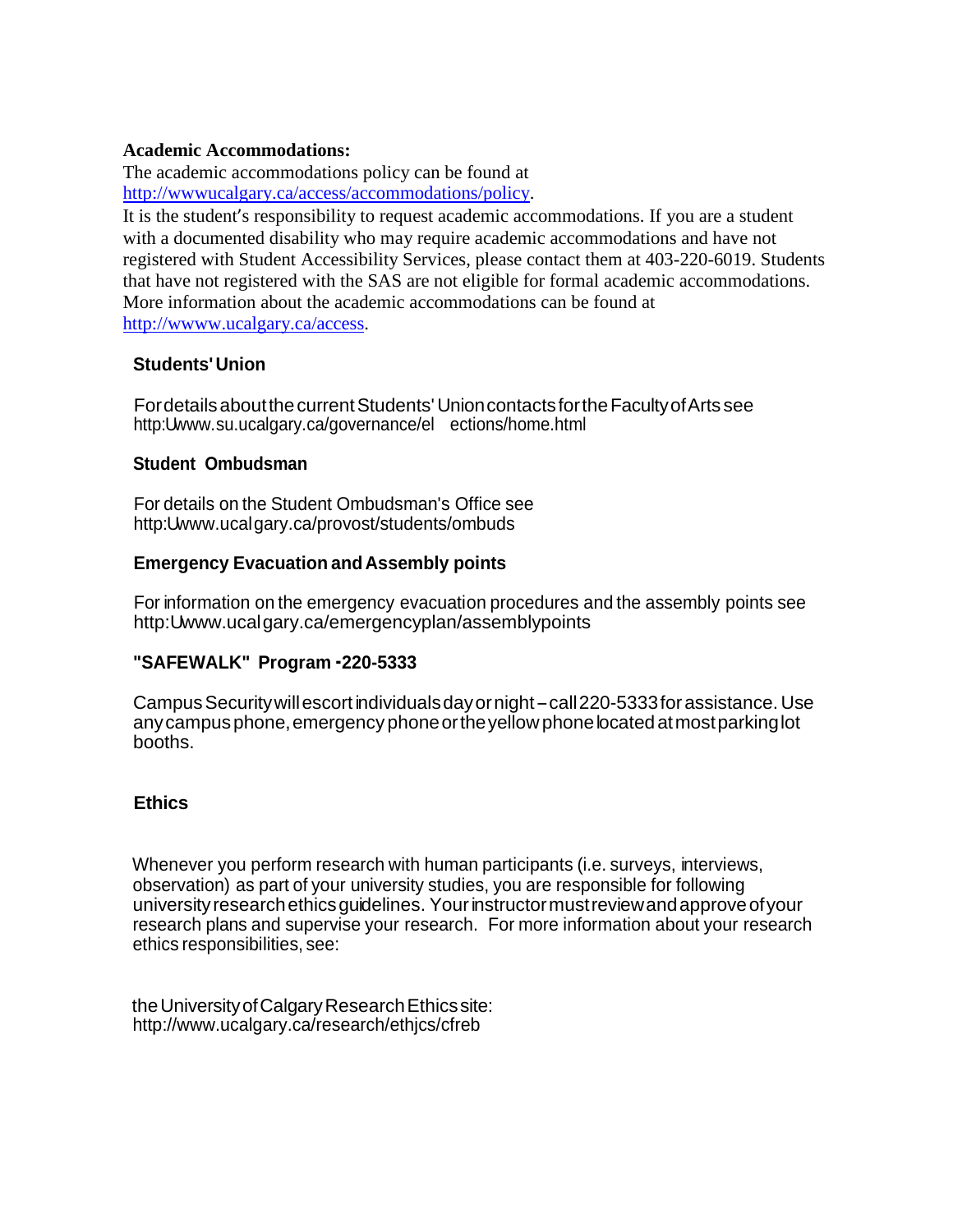Schedule of Lectures and Readings

9/13 Introduction of concepts: *What is culture, anyway? How do we form cultural identities? Howdowelearnandspeak aboutthem?* Course infrastructure.

9/15 Context & contact: Why study intercultural communication? Read(beforeclass):Sorrells ch. 1 Formation of project groups, round 1: mixing cultures

9/20 Global perspectives: culture, politics, trade, media Read: Sorrells ch. 2 Development of topics for seminars, round 1.

9/22 Identity in the context of globalization: complicating the "us/them" paradigm Read: Sorrells ch. 3 Formation of project groups, round 2: topic focus

*Therest ofthe schedule willbeposted on D2L in theweek that classes start. Itwill include guest lectures and discussions with professionals in intercultural communications.*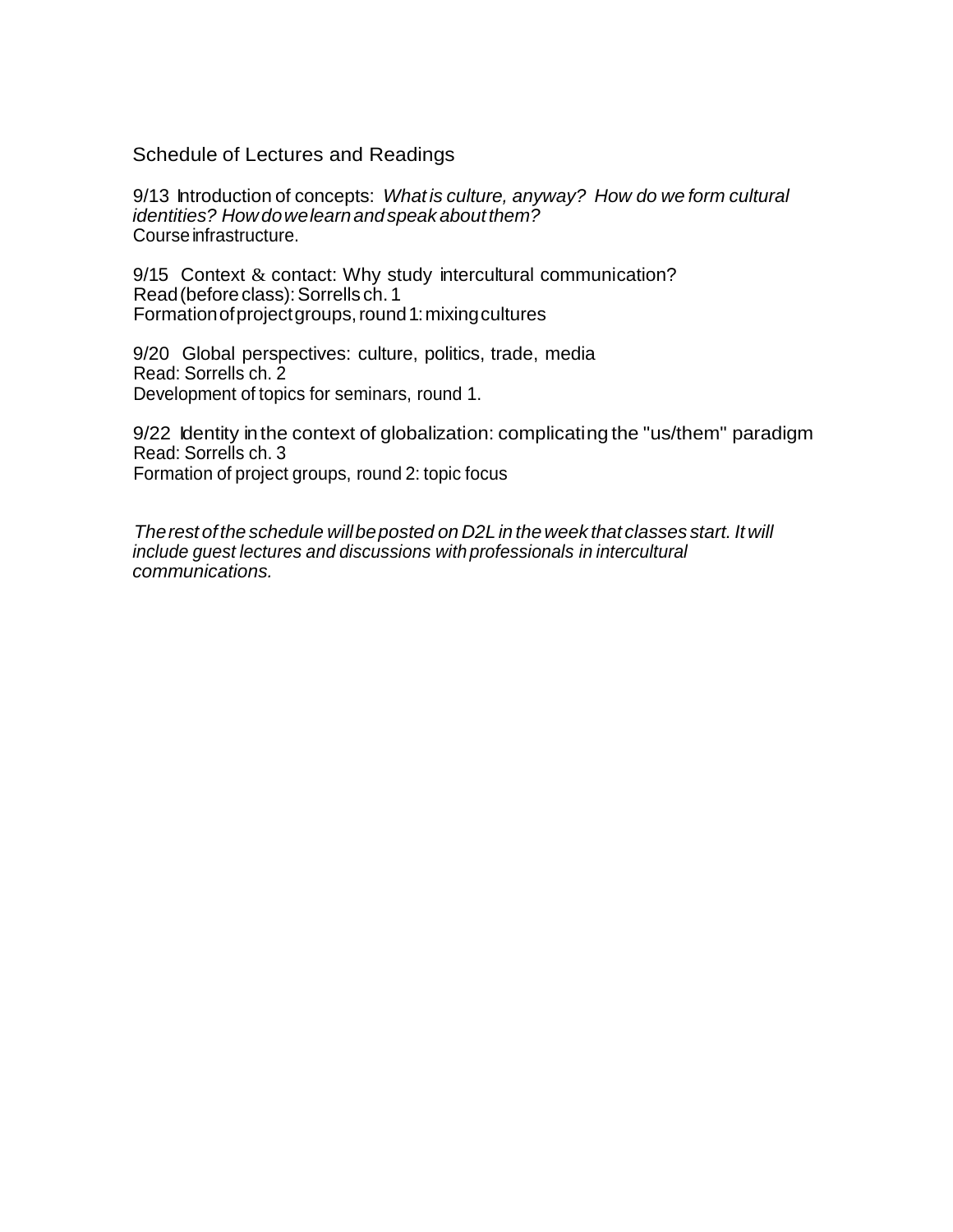# Anthropology 213.01 Contemporary Aboriginal Issues Fall 2016

Location: ENA 101 Instructor: Dr. Chris Holdsworth Email: [choldwor@ucalgarv.ca](mailto:choldwor@ucalgarv.ca) Office: ES 7106 Hours: Tu 9:45-10:45 am or by appointment Time: TuTh 11am - 12:15 pm TA:Cecilia Porter Email[:mary.porter@ucalgary.ca](mailto:mary.porter@ucalgary.ca) Office: ES Hours:

### COURSE CONTENT:

Beginningwith a history of Aboriginal-Euro-Canadi an relations and legislation, the course then takes an overview of the current situation of Canada's Aboriginal peoples and the issues concerning them. Topics explored include health, justice, the reserve system, education, land claims, modern treaties, Aboriginal rights, the pursuit of self government, and the development of Aboriginal policy. Throughout the course, we will also address issues of power, agency, voice, identity and authority.

#### COURSE OBJECTIVES:

- 1. To provide a basic understanding of the history, experiences, perspectives, and contemporary issues facing the Aboriginal peoples of Canada
- 2. To enhance the ability to think anthropologically and reflexively about the relationship between mainstream Canadian culture and First Nations peoples.
- 3. To develop critical thinking and skills through discussing issues in class.

#### REQUIRED TEXTS

- 1. Frideres, James 2016. First Nations in the Twenty-First Century (2"d. edn). Toronto: Oxford. ISBN: 978-0-19-902043-0
- 2. Burnett, Kristin and Geoff Read, 2012. Aboriginal History: <sup>A</sup> Reader. Don Mills ON: Oxford University Press. ISBN: 978-0-19-9015337-0

#### Additional Readings

Linksto additional readings will be made available on D2L.

#### COURSE FORMAT:

This course will follow an interactive lecture-discussion style format accompanied by the occasional film or video. Class discussions and lectures will not repeat or cover all the material in the text but will elaborate on selected topics to provide a deeper understanding of the material. Assigned textbook readings may be augmented with suggested additional readings and handouts.

#### COURSE POLICIES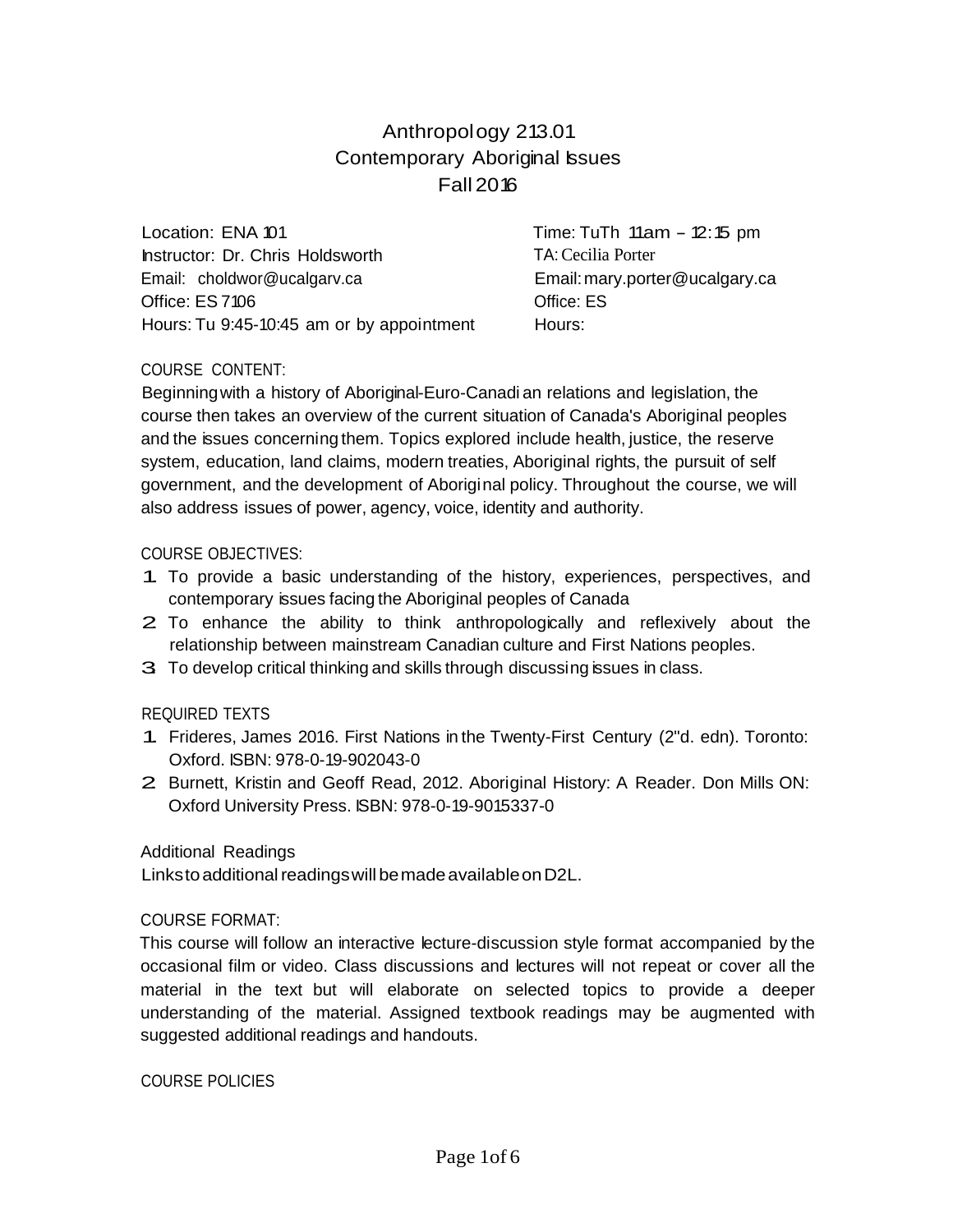Desire to Learn (D2L): All course materials and information,as well as unofficial grades, will be posted on D2L.

### **Email Policy**

Inany email correspondence please beginwiththe course code (anth213} inthe subject linealong with the subject of your message. Most of the time, you can expect a reply to an email within 24 hours. Please do NOT expect an Immediate reply. You should also know that I will only rarely reply to emails on the weekends. Also I will not reply to emails that are not signed at least with your first name.

#### Cell phone and Laptop/Tablet Policy

Cell phones must be turned off during the class except when in use for Top Hat (see below). Laptops and tablets should be used only for taking notes. Since the screens can be distracting to students sitting behind, if you wish to use your laptop or tablet please sit toward the back of the class.

### TopHat

- Students are required to set up <sup>a</sup> Top Hat (TH) account. TH will be used to assess participation and comprehension which are grade components (see below) for the course. The university has a site licence for the application and accounts can be set up at https://app.tophat.com/register/student/
- The TH URL for the course is: https://app-ca.tophat.com/e/ 232482
- The password for the course is Aboriginal (case sensitive)

#### ASSESSMENT

- 1. Midterm exam 1:
	- <sup>25</sup> % of final grade
	- Date: October 4

#### 2. Midtermexam 2:

- 2S % of final grade
- Date:Nov1

# 3. Final Exam:

- 40%offinal grade
- Dec 12 22 (Registrar's Scheduled) exact date, time, and place TBA

Exams will be 50% multiple choice and 50% short answer. Exams Are Not Cumulative.

- 4 Participation
	- 10% of final grade
	- During most classes (but not all) questions will be posted some time during the class usingTH and based on that day's reading orthe previous class.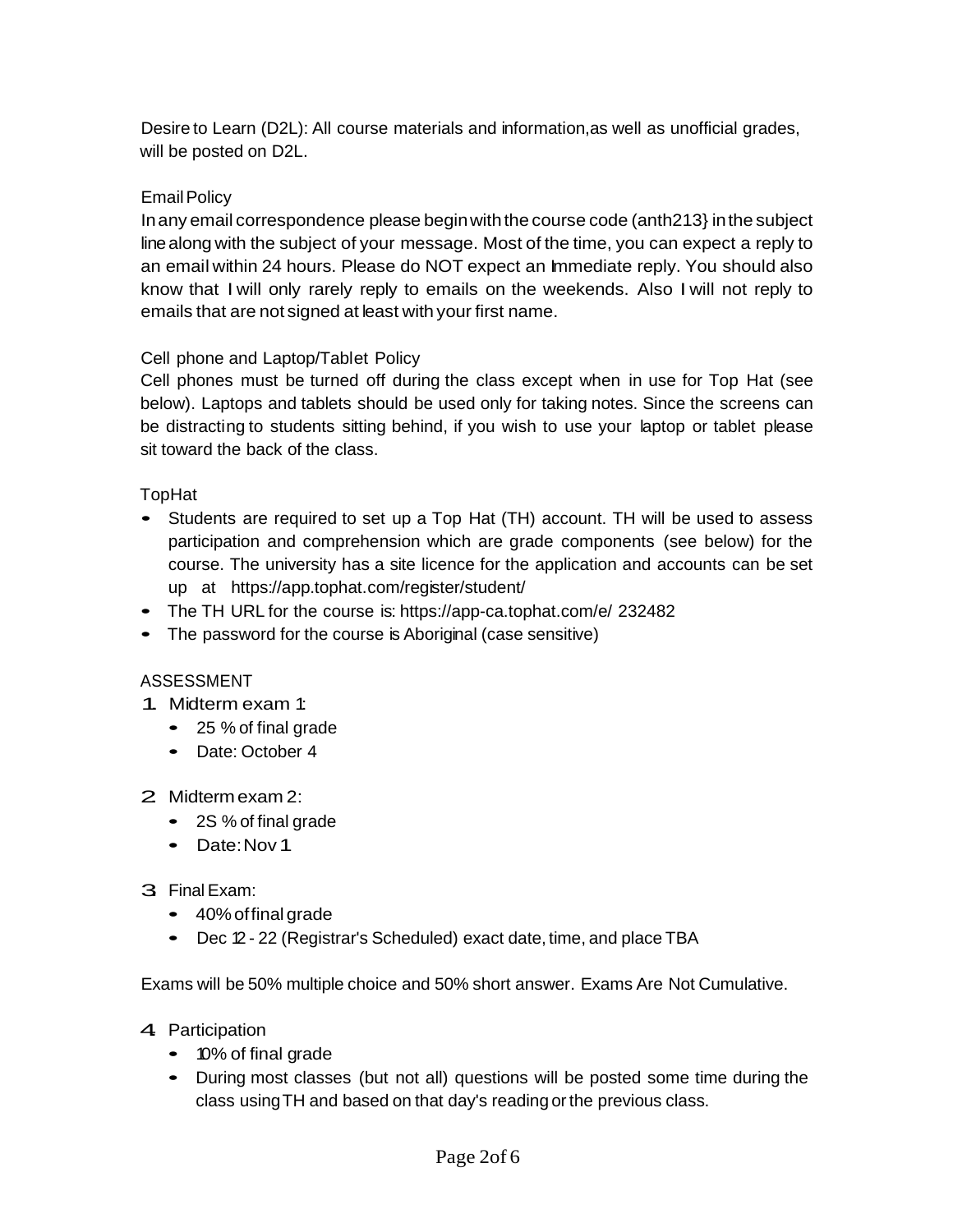- Questions are answered using your cell phone, laptop, or tablet. Note: there will only be a 2-3 minute window inwhich to answer the questions.
- <sup>a</sup> point is allotted for answeringthe question,and <sup>a</sup> point for correctly
- At the end of the course the points achieved out of the total possible will be used to calculate a mark out of 10.
- Students cantrack theirprogress inTH.
- TH will also be used for other participation and comprehension purposes during the class with no marks attached.

# GRADING SYSTEM:

Each Item of course work will be weighted as above and a final mark out of 100 calculated. This will then be converted to a letter grade as follows:

| A+   | $94.9 - 100$      | $\mathsf{A}$ | 89.9-94.8% A-       | 84.9-89.8%     |
|------|-------------------|--------------|---------------------|----------------|
| B+   | 79.9-84.8 % B     |              | 74.9-79.8 % B-      | 70.9-74.8%     |
| $C+$ | $66.9 - 70.8$ % C |              | $62.9 - 66.8 \%$ C- | 58.9-62.8%     |
| $D+$ | 54.9 % - 58.8% D  |              | 49.9-54.8 % F       | 49.8 and below |

# PLAGIARISMAND CHEATING

Plagiarism: "to steal and pass off the ideas or words of another as one's own" (Webster's). Plagiarism will not be tolerated and will automatically result in a falling grade for the submission. Any student caught plagiarizing will also be subject to additional University sanctions. Students are expected to be familiar with the Department of Anthropology and Archaeology's policy on intellectual honesty

# DEFERRED EXAMS:

Deferral of a mid-term exam must be cleared with the instructor. Deferral will be granted only in cases of personal injury, illness, or immediate family emergency. An official note or other documentation explaining the reason for the absence is required. Deferral of the final exam requires Registrar approval.

# ACADEMICACCOMMODATIONS

**I** is the student's responsibility to request academic accommodations. **I**f you are a student with a documented disability and require academic accommodation you need to register with Student Accessibility Services. Please contact their office at 220-8237. [http://www.u](http://www/)calgarv.ca/access/ Students who have not registered with the Student Accessibility Services are not eligible for formal academic accommodation. You are also required to discuss your needs with your instructor no later than fourteen (14) days after the start of this course.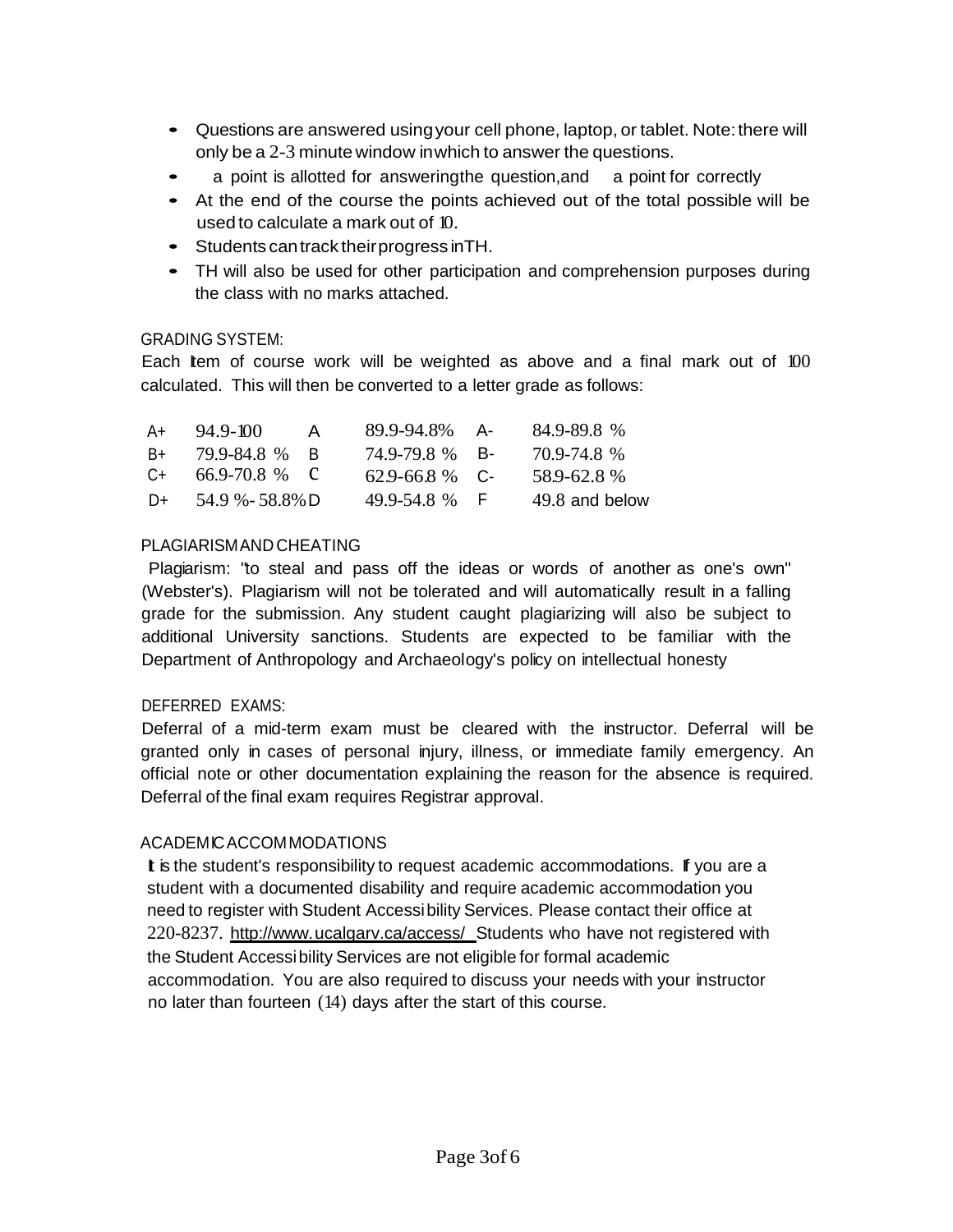# EMERGENCY EVACUATION

In the event that the classroom should need to be evacuated due to an emergency please note that the primary assembly point shall be the Professional Faculties Food Court and the secondary assembly point shall be the Social Science Food Court.

USRI:

At the University of Calgary, feedback provided by students through the Universal Student Ratings of Instruction (USRI) survey provides valuable information to help with evaluating instruction, enhancing learning and teaching, and selecting courses [\(www.ucalgary.ca/usri\).](http://www.ucalgary.ca/usri)) Your responses make a difference - please participate in USRI Surveys.

The Department of Anthropology and Archaeology's FOIP (Freedom of Information and Privacy) policy requires all reports/examinations to be returned to students during class time or the instructor's office hours. Any term work not picked up will be placed in the Anthropology Office (ES 620) for distribution. Any student not wishing to have their work placed In the office must make alternate arrangements with the course instructor early in the term.

# TENTATIVE SCHEDULE OF LECTURESAND READINGS

Please note that the list below is tentative. Some topics will require more attention than others, and we will take more time with them. Any changes will be announced in class and the table updated on D2L. In the Readings column B&R refers to Burnett and Read. Additional readings may be assigned.

| Date         | Topic                | Readings                                                    |
|--------------|----------------------|-------------------------------------------------------------|
| Tues Sept 13 | Introduction and     | <b>Frideres Preface</b>                                     |
|              | Perspectives         |                                                             |
| Thur Sept 15 | Identities and       | Frideres ch.2 pp 40-45                                      |
|              | <b>Stereotypes</b>   | B&R Intro, Indigenous Histories                             |
|              |                      |                                                             |
| Tues Sept 20 | Pre-Contact and      | Frideres ch. 3                                              |
|              | Aboriginal vs. Euro- | <b>B&amp;R Intro Section 1</b>                              |
|              | Canadian Values      | <b>B&amp;R</b> (i) Aboriginal History and Native Philosophy |

|              | ADUILUILICI VS. EUIU-  | DON THUU JUUUTI T                                |
|--------------|------------------------|--------------------------------------------------|
|              | <b>Canadian Values</b> | B&R (i) Aboriginal History and Native Philosophy |
|              |                        | B&R (ii) Indigenous Pedagogy                     |
| Thur Sept 22 | Early Contact, Fur     | Frideresch. 1                                    |
|              | Trade,                 | <b>B&amp;R Intro Section 2</b>                   |
|              |                        | B&R 2(i) Imagining a Distant New World           |
|              |                        | <b>B&amp;R Intro Section 4</b>                   |
|              |                        | B&R 4(iii) Louis Vincent Sawatanen               |
|              |                        | B&R 4(iv) The Present State and Situation of the |